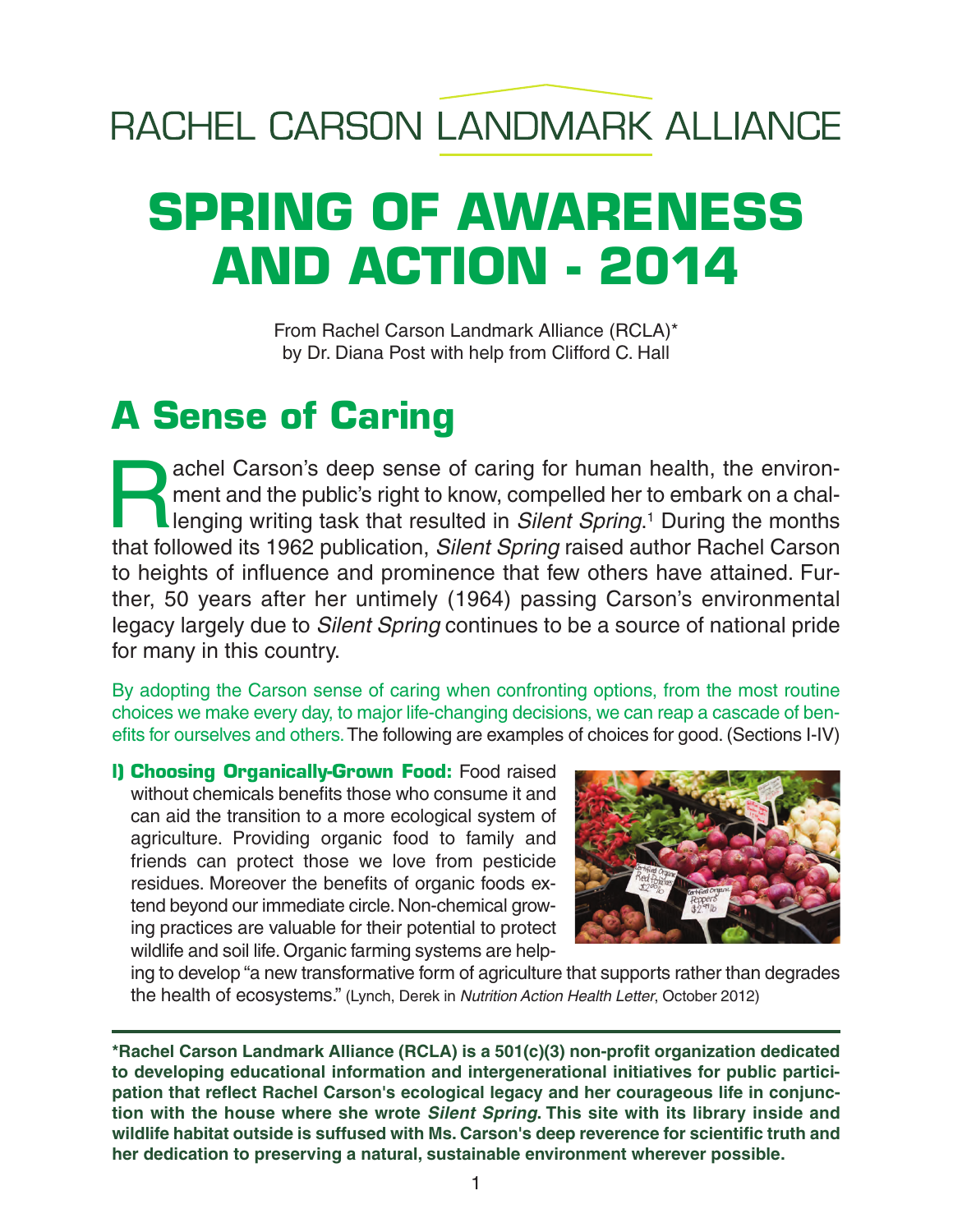### **ll) Joining the Monarch Butterfly Restoration**

**Initiative:** This effort has the potential to benefit an iconic species, and can help sustain natural habitats for other wildlife in the U.S. and in Mexico as well. Contributing to this restoration can involve growing milkweed plants, creating safe places for pollinators and avoiding use of chemical pesticides. The recovering Monarchs in turn can help sustain a forest and a rural population in Mexico. We can grow native milkweed plants in our own gardens. Further, we can reach out to friends by distributing milkweed seeds, and by providing instructions on creating a safe (chemical-free) habitat for butterflies, bees and beneficial insects. This action for Monarchs can provide benefits to people and environments beyond our own country. Read on for details

*Note: It is important to make certain that purchased plants have not been already treated with neonicotinoid insecticides, especially if they are attractive to bees an butterflies.* (see Section IV for details)

> In conjunction with similar efforts by others on behalf of the Monarch butterflies, we can hope to reverse the decline in migratory Monarch popu-

lations and as a result help to 1) prevent destructive logging of the forest area in Mexico where the Mon-



*Milkweed*

archs overwinter, 2) generate income from ecotourism for rural Mexicans and 3) reduce the use of hazardous chemical pesticides throughout our own country.

*Note:* First Lady Michelle Obama inaugurated the first-ever pollinator garden on the White House grounds in April 2014.

Responding to concerns about the decline of Monarch butterflies in a letter sent April 14th and co-signed by RCLA, Secretary Vilsack of the U.S. Department of Agriculture (USDA) announced that the department is working to increase habitat for Monarchs and other pollinators. (Letter from Sec. Vilsack to Diana Post, RCLA president, June 10, 2014)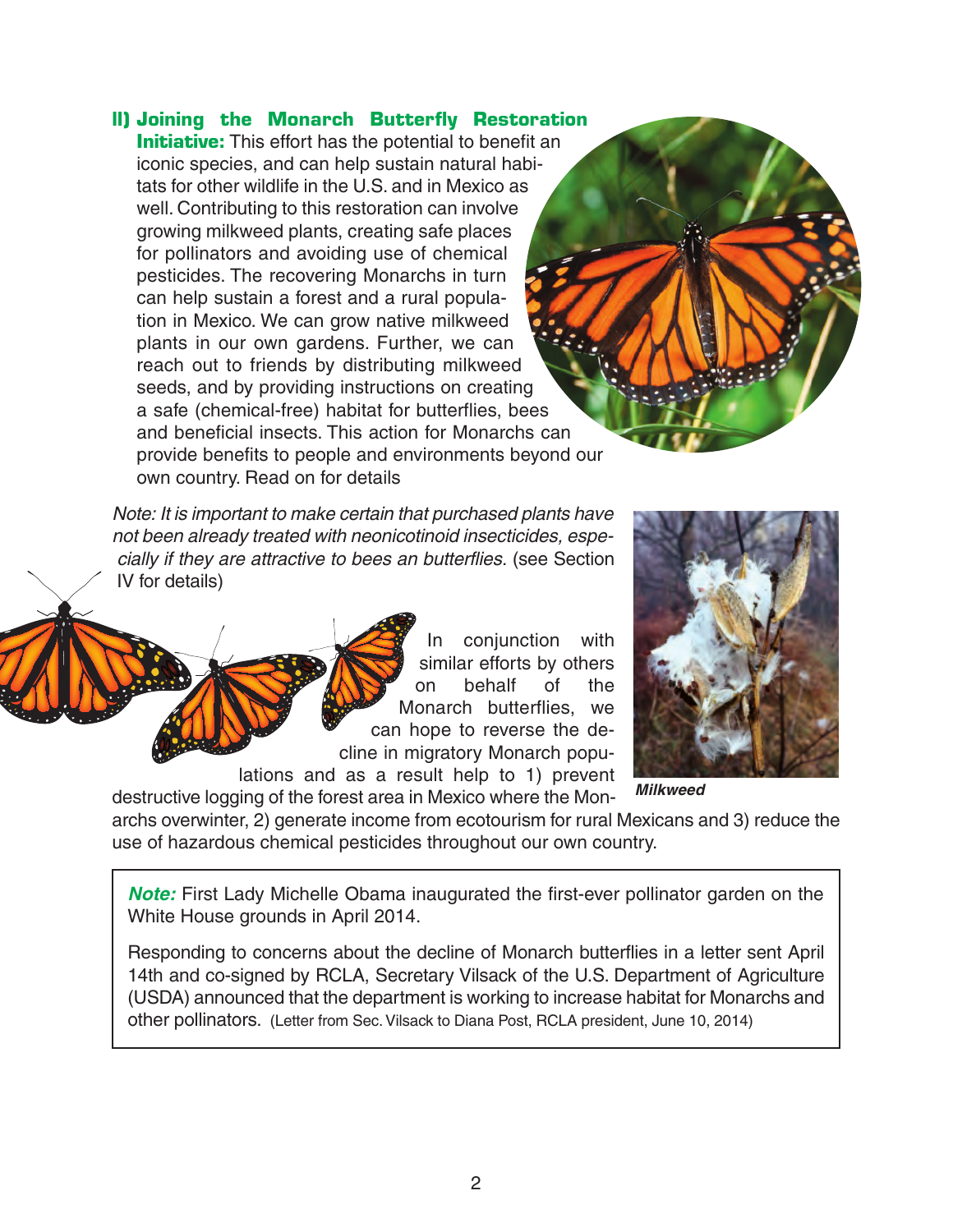### **lll) Avoiding Use of Chemical Pesticides for Cosmetic Reasons on Ornamental Landscapes:** Can Provide benefits to sensitive human populations, pets, plants and the environment.

1) A Real Experience Involving Older Adults and Pets: Retirement community residents' dogs became ill after chemical pesticides had been applied near where they walked. A veterinarian treating these dogs attributed their illnesses to pesticides. An older adult resident reported becoming ill after pesticides were sprayed, as well. Unhappy about pet illnesses associated with recurring applications of chemical pesticides for cosmetic purposes





to the landscapes around their homes, residents sought input from Rachel Carson

Landmark Alliance (RCLA) on the products used as well as on alternative non-chemical landscaping strategies.

*Note:* Older adults are known to be sensitive to chemical pesticides (National Pesticides Information Center (NPIC) "Older Adults and Pesticides" Topic Fact Sheet)

RCLA responded to the retirement community request with:

- Reports documenting dangers associated with the specific pesticides used
- Two presentations at the retirement community where expert professionals shared information about alternative pest management strategies with community members.

Michael Talbot discussed "Integrated Pest Management (IPM)"

Chip Osborne, discussed "Transitioning to Organic Lawn Care."

Outcome: The topic of using chemical pesticides and/or alternatives (in part or all of the community) is still under discussion and chemical pesticides continue to be applied as of June 2014. RCLA remains available for consultation.

2) A Personal Story of Chemical Stalking : Up to 15% of the U.S. population are more sensitive to chemicals including pesticides and may become seriously ill from exposure to such products. There may be a potentially ominous aspect of pesticide use where chemically sensitive individuals are concerned. Pesticide products may be used as weapons to intimidate or threaten such people. Here's an example of an actual case:

A chemically-sensitive person had been alerting neighbors to the adverse effects of chemical pesticides and asking them not to have such sprays applied to their lawns on a specific day of the week. A company under contract for neighboring lawn care had indicated that they might pursue legal action against the chemically-sensitive person claiming interference with their business-which apparently could not be conducted without toxic chemical pesticides. A colleague of the chemically-sensitive person surveying lawns in the neighborhood, discovered that the owner of a particular lawn ad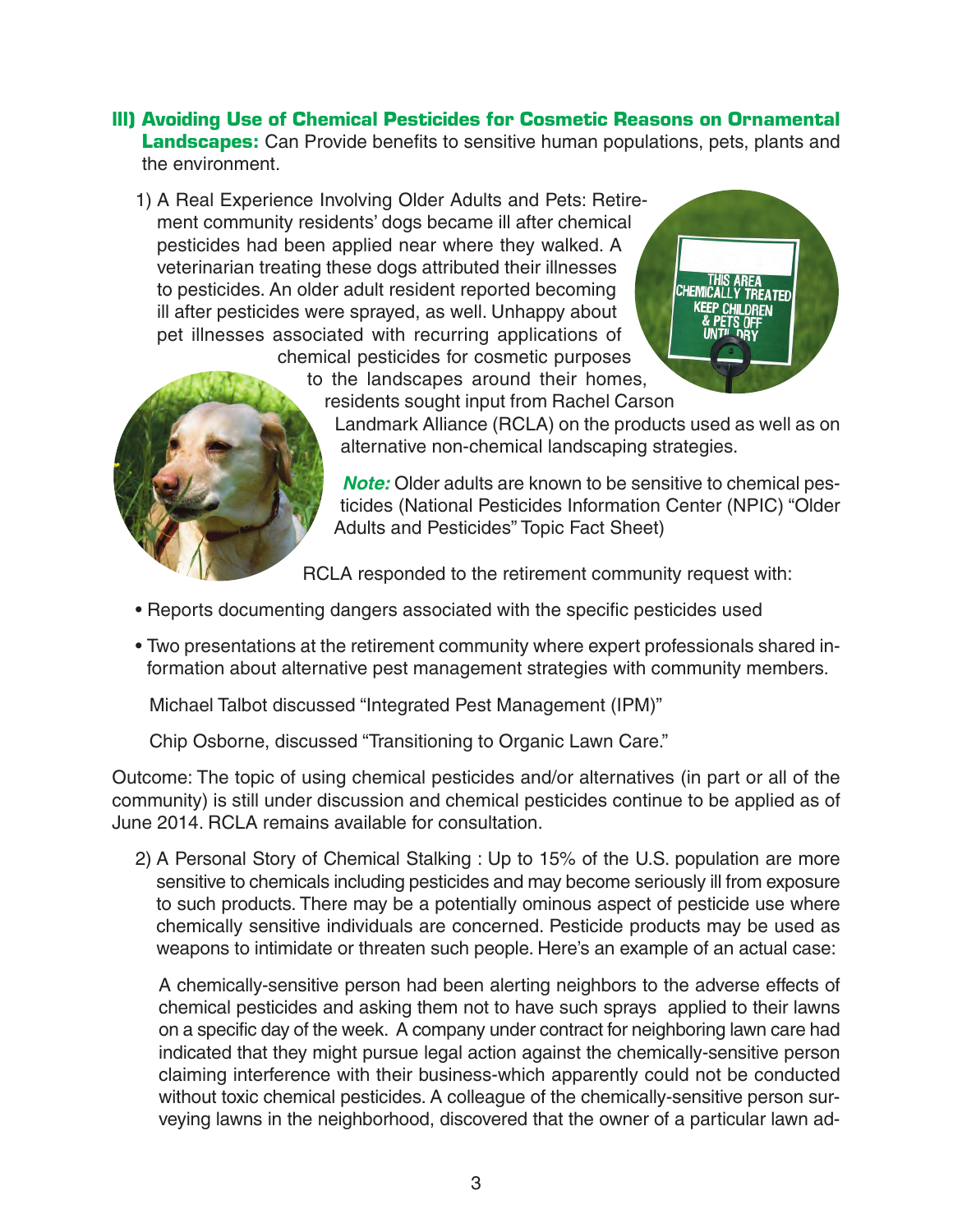joining the sensitive person's property had received and accepted an offer to have his lawn treated weekly by the same landscape company at no cost. The weekly treatments had "burned everything and killed my lawn" according to this property owner. Then the landscape company had applied sod to restore the appearance of the damaged lawn. ("A Neighborhood Lawn Survey" January 1996).

It appears quite possible that the landscape company had intended to target the chemically sensitive person for intimidation through repeatedly spraying the neighboring lawn without charge. In the process serious damage occurred to the treated residential lawn, and the chemically sensitive person was informed of the unusual series of events . Further, based on information obtained through "A Neighborhood Lawn Survey," actions by the landscape company were referred to as "chemical stalking" by the chemically sensitive person. Following her discovery of this activity by the landscape company an agreement was negotiated whereby she could be protected from toxic chemicals applied to nearby lawns (As told by Susan B. Peterson at the Rachel Carson Open House 2014)

3) Toxicity of the herbicide, 2.4-D: It has been widely-used in agriculture, forestry, and in horticulture on residential lawns to control broad-leaf weeds for many years.

This herbicide's toxic history needs to become more familiar to residents, gardeners, pet owners and government officials.Why? Because an irresponsible deception has been perpetuated that 2,4-D is "safe". The latest example of such misinformation is a 2012 APHIS<sup>2</sup> Fact Sheet about a GMO soy crop with tolerance for 2,4-D where this chemical is described as "safe."<sup>3</sup> ("Questions and Answers: Dow AgroSciences's 2,4-D Tolerant Soybean (Event DAS-4406-6)"2012)

Although APHIS identified 2,4-D as "safe" in 2012, one year later the Service was quoted as stating that use of certain chemical herbicides [including 2,4-D] "may significantly affect the quality of the human environment." (Pollack, A., "Environmental review to delay two engineered crops," *The New York Times*, May 10, 2013) This appears to contradict the 2012 position, yet the earlier "Fact Sheet" with its assurance of 2,4-D safety was found on the APHIS web site as of May 2014. An obvious unanswered question is "Safe to whom or what" particularly in view of the USEPA regulation concerning pesticide safety claims and evidence that 2,4- D can have serious adverse effects.

The information below from government, medical, and mainstream media sources calls into question the designation of "safe" when applied to 2,4-D. Some of the harmful effects associated with the herbicide 2,4-D are:

### *"In humans prolonged breathing of 2,4-D causes coughing, burning, dizziness and temporary loss of muscle coordination. Other symptoms of poisoning can be fatigue and weakness with... nausea."*

(Kamrin, *Pesticide Profiles*, 1997)

The herbicide, 2,4-D, is linked to long term chronic conditions in people: neurological disorders (Ecobichon & Joy, *Pesticides and Neurological Disaeases*, 2nd ed. 1994) , cancer and endocrine disrupting (Thyroid) effects. (National Pesticide Information Center (NPIC) "2,4-D Technical Fact Sheet" 11 pages)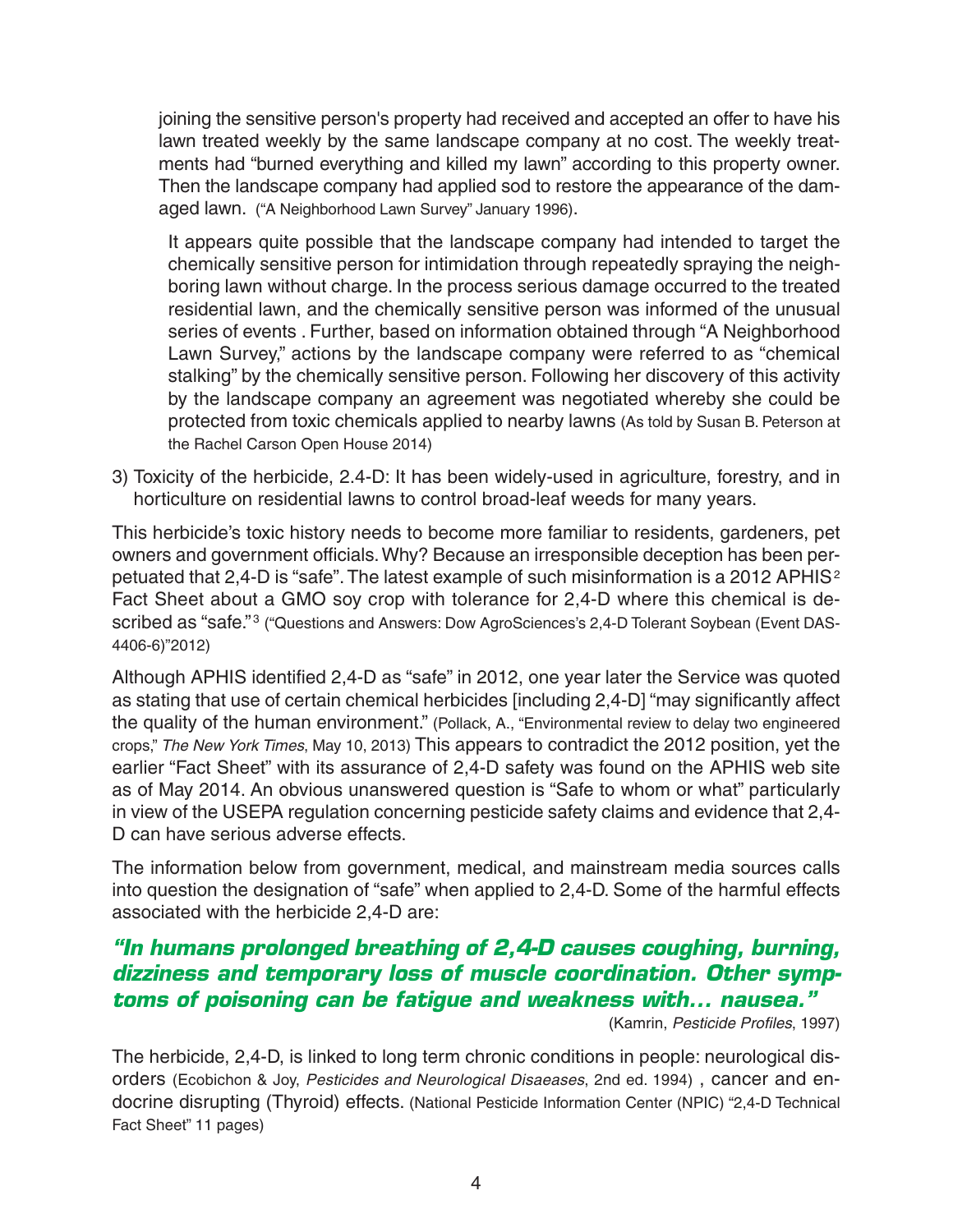Dogs are significantly more sensitive to 2,4-D [and other similar herbicides]. Adverse effects in dogs to these herbicides have been reported virtually since they were first marketed (Osweiler, G.D., et al, *Clinical and Diagnostic Veterinary Toxicology*, 3rd ed. 1973, Kendall Hunt, Iowa) (Beasley, V., in *Current Vet Therapy* 1986). (Van Ravenzwaay, B., et al, *Xenobiotica*, Aug 2003, v. 33, #8, 805-821) A lawn chemical herbicide product formulation containing 2,4-D and a related herbicide that is similar to a product formulation that is still widely used was linked to the life-threatening kidney failure in a healthy young Labrador exposed to a freshly-treated lawn. (Missanelli, M.G., "A pet's death and chemical lawn care" *Philadelphia Inquirer*, 10-6-86)

In dogs immediate toxic effects from 2,4-D exposure include vomiting, diarrhea, loss of appetite and oral ulceration as well as depression, incoordination, weakness and myotonia (muscle stiffness) of the rear legs (Osweiler, G.D., et al, eds, Ch 66, *Small Animal Toxicology*, Wiley Blackwell, 2011)

State regulations intended to prevent damage to sensitive crops have identified 2,4-D as potentially hazardous material. Why? The chemical has a high potential to drift and/or volatilize after application and can cause damage even at very low application rates. (Pearl, L., "Ag coalition petitions EPA, USDA for further review of herbicide -tolerant GM crops", *Pesticide & Chemical Policy*, 4-20-12) And the vulnerable crops represent important produce: tomatoes, grapes, green beans, etc.

Phenoxy herbicides such as 2,4-D are restricted in Mississippi, New York, Idaho, Arkansas and Kansas, to name some of the states that have passed protective pesticide drift regulations (Feitshans,T., "An Analysis of State Pesticide Drift Laws," *San Joaquin Agricultural Law Review*, 1999, #1 )



Tomato farmer, Jody Herr blamed 2,4-D and the related herbicide, dicamba for poisoning his crop in 2009 when the herbicides drifted to his fields from farms nearly two miles away (Pollack, A., "A Battle Over an Engineered Crop: Groups Oppose corn Impervious to a Weed Killer," *The New York Times*, 4-26-12)

In 2012 a coalition of growers petitioned APHIS to do further research on the environmental impact of 2,4-D before allowing the marketing of 2,4-D tolerant GMO crops such as corn, and soy. APHIS agreed to do further investigation of the matter in 2013 and the Service was quoted as stating as a reason for doing so that their release, "may significantly affect the quality of the human environment." (Pollack, A., "Environmental review to delay two engineered crops," *The New York Times*, May 10, 2013)

### **lV) Focusing on Pesticide Hazards to Wildlife — Past Neglect by Regulators Needs Correction to Help Restore at Risk Species and their Important Services:**

Pesticide regulators have failed to give sufficient attention to chemical pesticides' power to harm pollinators and other wildlife according to Dr. Brian Leahy, director of pesticide regulation for California. In a 2012 interview Dr. Leahy called for more investigations of the ef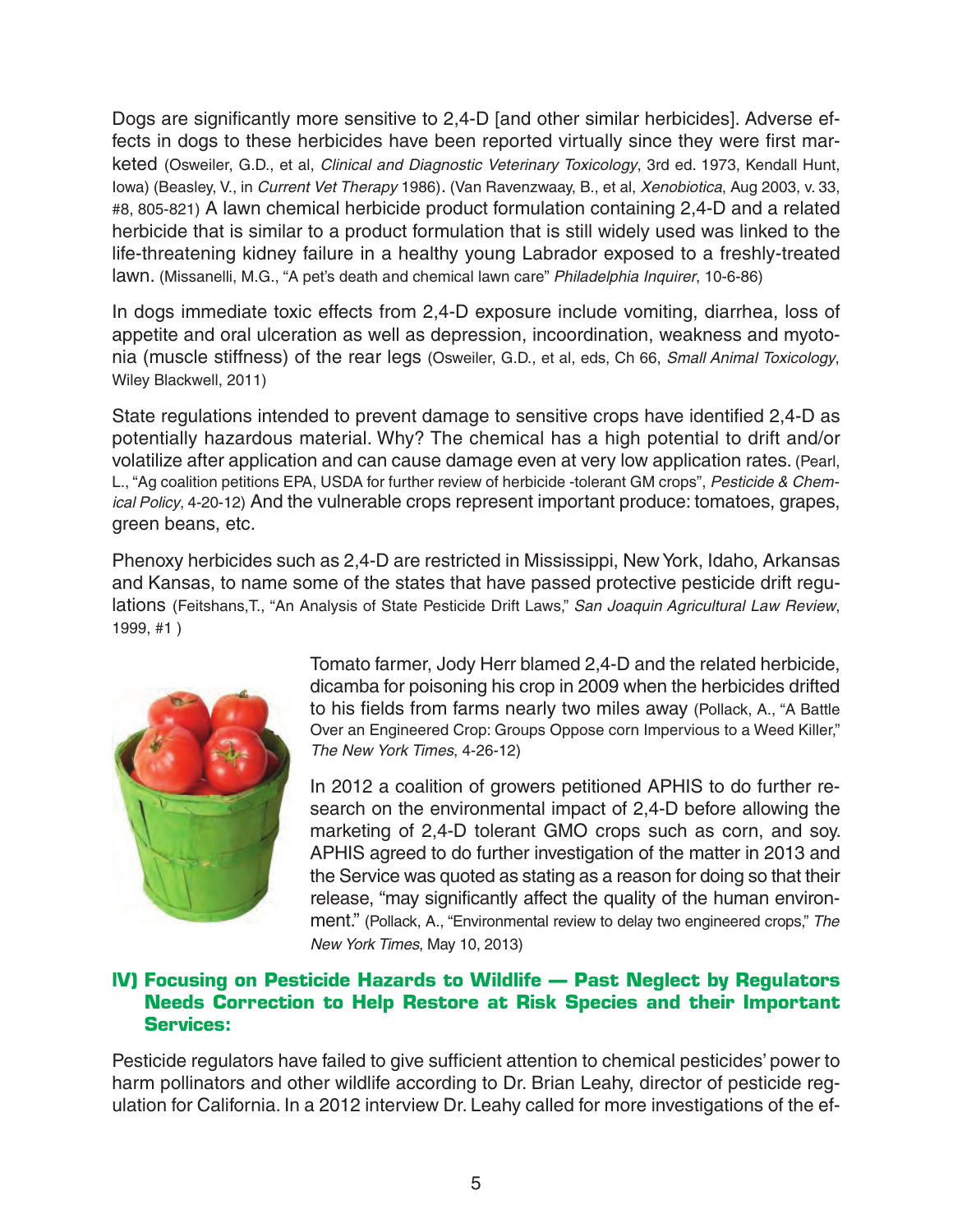fects of pesticides on bees, on frogs and on salmon because these areas have been neglected in the past. (*Pesticide & Chemical Policy*, 2012, p. 21, "Interview with Brian Leahy").

For example: The deaths of over 50,000 bumble bees followed spraying of Linden trees with the neonicotinoid insecticide dinotefuran in Oregon. (KOIN, 6-27-13)

Neonicotinoid insecticides (aka neonics) especially when combined with fungicides and other pesticides have been associated with bee population declines.The dramatic die offs in Oregon state were directly linked to the neonic, dinotefuran. Officials banned products with dinotefuran for 6 months in response. (KOIN, 6-27-13)

Researchers have serious concerns about the effects of bees' exposures to certain kinds of fungicides (ergosterol-inhibiting fungi-

cides) when combined with pyrethroid and neonicotinoid insecticides and present as residues in pollen and honey. The synergistic effects of such mixtures pose high risks to bees. (Sanchez-Bayo, F., Goka, K., "Pesticide Residues and Bees- A Risk Assessment" *PLoS One*, v.9, #4, 4-9-14)

Despite petitions from citizens including bee keepers and a two year ban by the European Union, USEPA action to curtail sales of any of the neonic insecticides appears to be on hold until a future date. (For details contact RCLA)



In addition to deaths there are uncounted reductions in habitat and food sources experienced by native bees and other wildlife due to chemical pesticides.

The essential services to human societies and to the natural world generated by wildlife in their natural settings make greater protection of these populations from chemical pesticides an urgent need.

*Note:* The Behnke Nursery of Maryland an ornamental plant grower announced in June 2014 a policy to eliminate neonicotinoid insecticides from the plants that they grow and to request the elimination of neonicotinoids from growers where they purchase plants. The company also pledges to recommend the least toxic effective remedies for treating plants. Details of these pollinator friendly actions are at **http://behnkes.comwebsite/aboutus/pesticide-policy.html**

### **Conclusions:**

Chemical pesticides used on ornamental landscapes for cosmetic purposes are poorly regulated. Some of the levels used in horticultural settings are much greater than those used in agriculture, for example systemic neonicotinoid insecticide applications on ornamental plants can be at levels 32 times greater than those used in agriculture(per Scott Hoffman Black). Further chemical pesticides adverse health and environmental impacts from nonagricultural applications are not sufficiently familiar to the public. As we have shown, various states have regulations protecting sensitive commercial crops from 2,4-D drift as the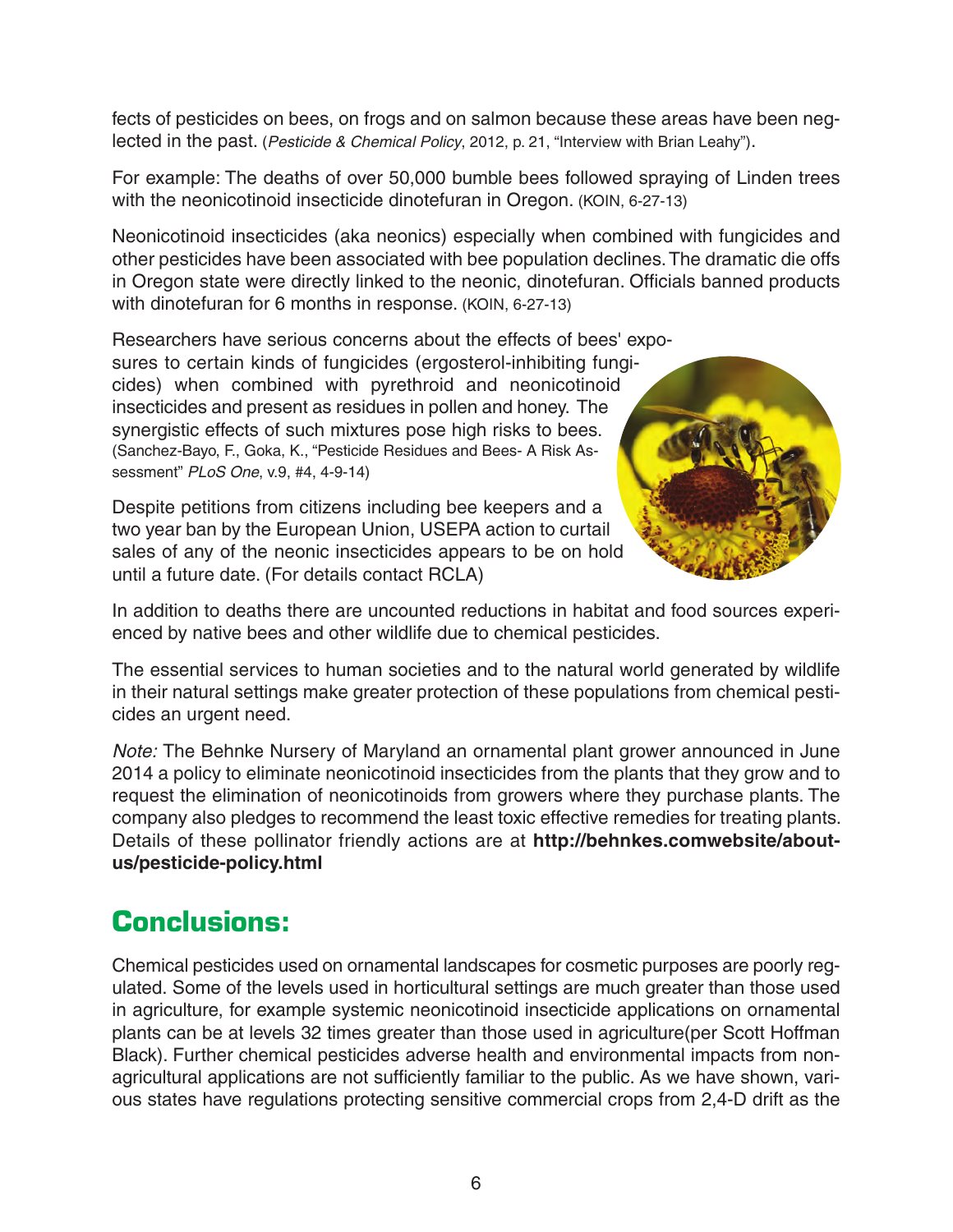result of professional pesticide applications for agricultural purposes. Most do not, however, have regulations protecting older adults, pregnant women, chemically sensitive persons, private citizens who apply pesticides, vulnerable pets, vulnerable plants grown in private gardens, as well as beneficial wild plants and wild animals from drifting toxic chemical pesticides applied to ornamental landscapes. Protective regulations are generally lacking when chemical pesticides, such as 2,4-D and others are used for cosmetic purposes on residential ornamental landscapes especially by homeowners (Feitshans, T., "An Analysis of State Pesticide Drift Laws," *San Joaquin Agricultural Law Review*, 1999, #1).

In most states when used on residential areas, even by commercial applicators, toxic pesticides (insecticides, fungicides, herbicides) can be applied adjacent to private kitchen gardens and homes with no barrier required and virtually no requirement to warn of possible problems from exposure and drift with a few exceptions.

Here is a question for public consideration: How many activities other than chemical pesticide applications for cosmetic purposes can legally be made by private individuals, yet result in release of material designated as hazardous waste that can drift into a neighbor's yard, float through a neighbor's open window, present hazards to older adults, young children and pregnant women, sicken pets, take out wildlife, poison plants, leach into the soil eventually reaching groundwater, and/or run off the land into a nearby stream — all the while killing things?<sup>4</sup>

Harm may or may not be immediately apparent in the case of human exposure to chemical pesticides. Although they may take years to progress, the long term chronic health problems associated with chemical pesticides are none the less serious: neurological difficulties including Parkinson's disease, developmental behavioral disorders including ADD, endocrine (thyroid, etc) disorders, as well as cancer.

Lawns and gardens can be maintained weed-free and healthy without regular applications of toxic chemical pesticides especially to areas where families, pets, plants and wildlife can be exposed to and harmed by them.

*People, pets, pollinators, plants and wild animals have the right not to be poisoned by toxic chemical pesticides regularly released into the environment for cosmetic purposes on ornamental plants. This issue needs action, urgently.*

<sup>1</sup> In *Silent Spring* Rachel Carson provided extensive information on chemical pesticides' hazards and in the final chapter touched on alternative strategies for managing pests without chemicals.

<sup>2</sup> The Animal and Plant Health Inspection Service (APHIS) is part of the US Department of Agriculture (USDA)

<sup>3</sup> Federal law specifically prohibits manufacturers of pesticides from labeling their products as "safe", non-poisonous, noninjurious, harmless or non-toxic," even when accompanied by a qualifying phrase such as "when used as directed." (40CFR:162.10(a)(5)(ix)).These specific prohibitions reflect the process of balancing risks and benefits through which pesticides enter the market for public use. (Letter from Peter Lehner, Aug 23, 2000)

<sup>4</sup> Excess pesticide must be disposed of as hazardous waste in many states.